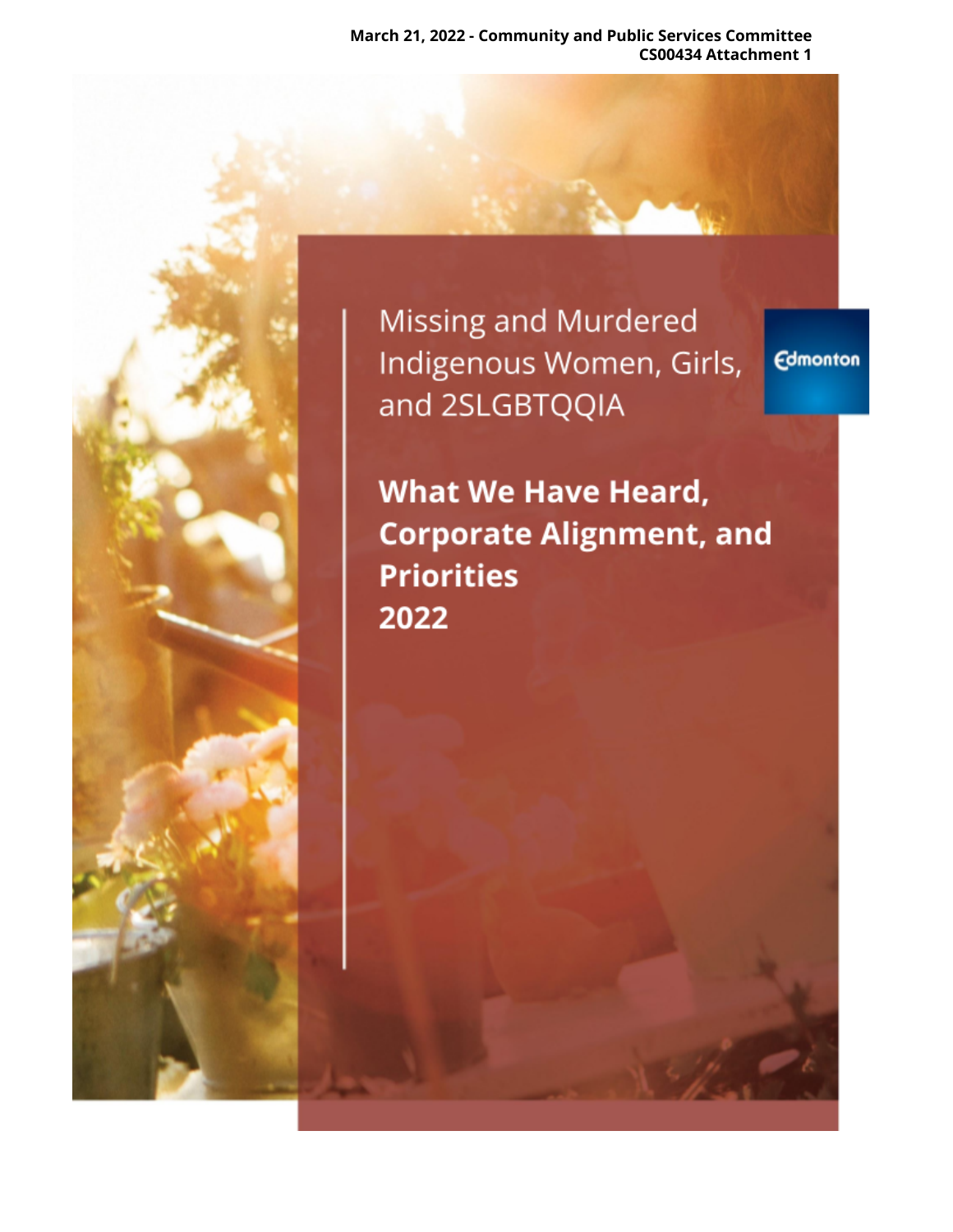#### **Land Acknowledgement**

The City of Edmonton acknowledges the traditional land on which we reside is in Treaty Six Territory. We would like to thank the diverse Indigenous Peoples whose ancestors' footsteps have marked this territory for centuries, such as nêhiyaw (Cree), Dené, Anishinaabe (Saulteaux), Nakota Isga (Nakota Sioux), and Niitsitapi (Blackfoot) peoples. We also acknowledge this as the Métis' homeland and the home of one of the largest communities of Inuit south of the 60th parallel. It is a welcoming place for all peoples who come from around the world to share Edmonton as a home. Together we call upon all of our collective, honoured traditions and spirits to work in building a great city for today and future generations.

#### *From the City of Edmonton's Indigenous Framework*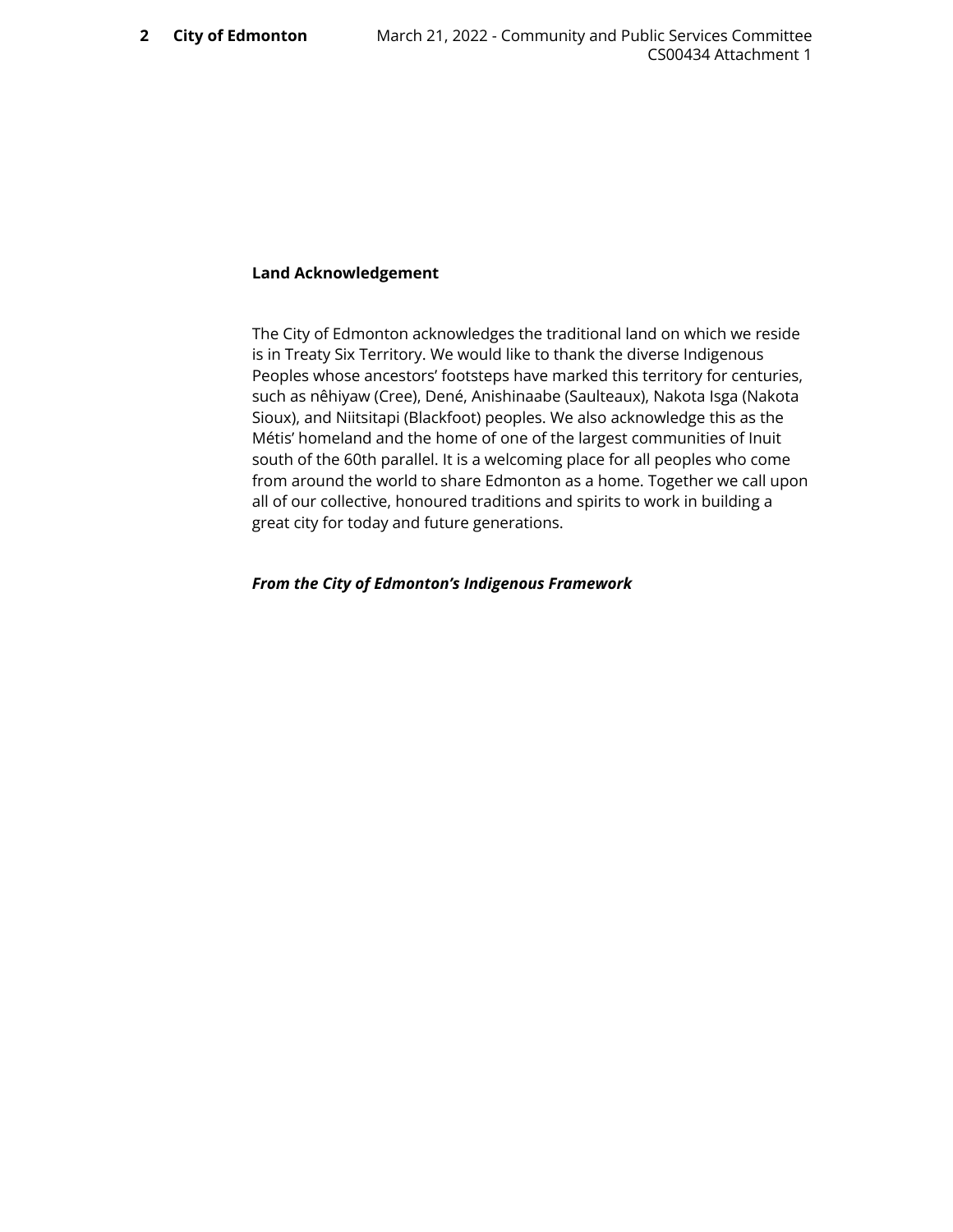# **TABLE OF CONTENTS**

| <b>INTRODUCTION: Resiliency and Strength</b>  | 4               |
|-----------------------------------------------|-----------------|
| <b>ALIGNMENT and CORPORATE APPROACH</b>       | 5.              |
| What We Have Heard So Far                     | 8               |
| What We Are Doing / Going to Do               | 10              |
| SHORT TERM PRIORITIES (2021-2023)             | 10              |
| MEDIUM & LONG TERM PRIORITIES (2023 & Beyond) | 12 <sup>2</sup> |
| <b>Moving Forward</b>                         | 14              |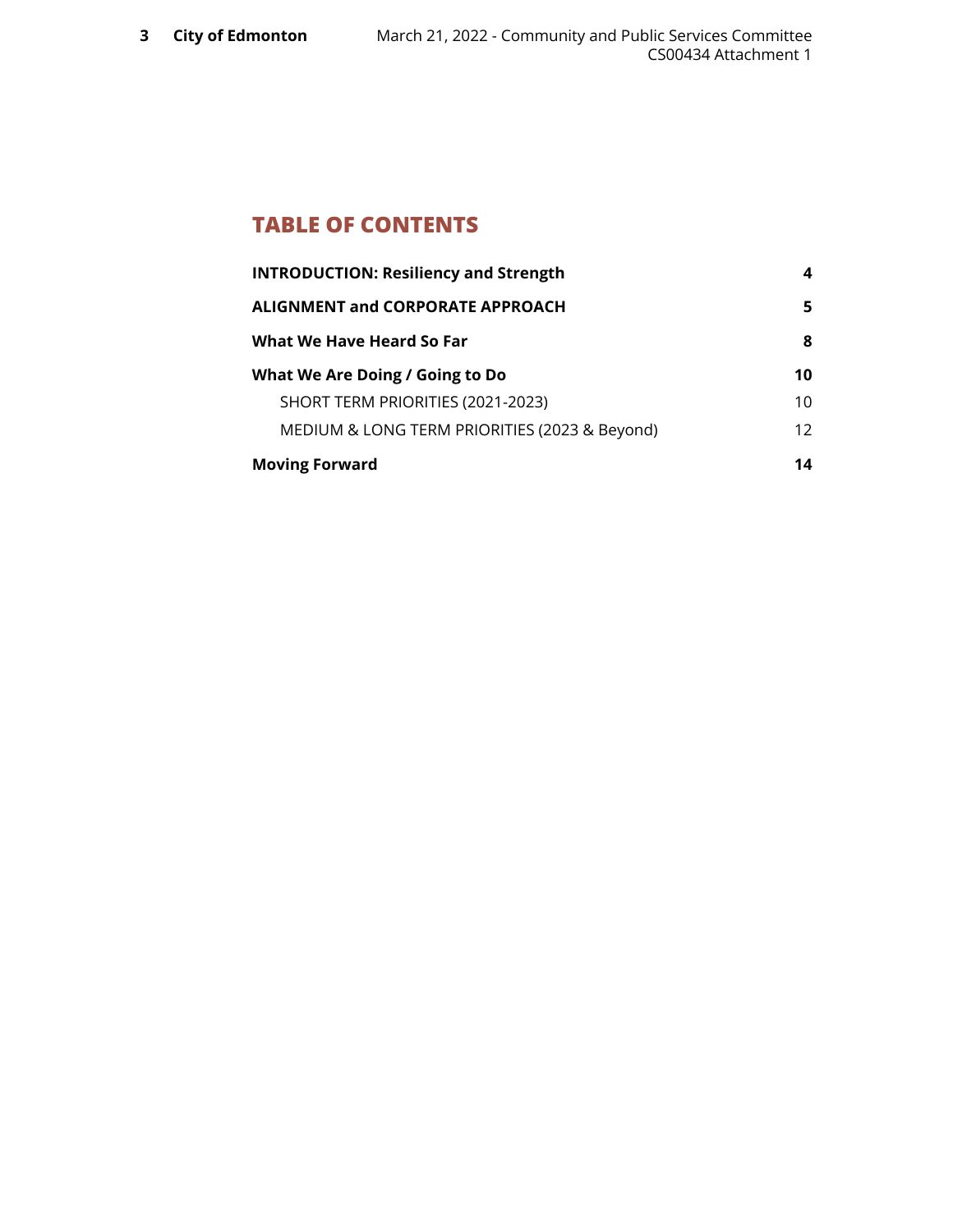# <span id="page-3-0"></span>**INTRODUCTION: Resiliency and Strength**

It is because of the strength, resilience, and determination of powerful Indigenous matriarchs and community that Indigenous peoples are here today. Without the decades of fighting for recognition and justice, the National Inquiry into Missing and Murdered Indigenous women and girls would not have been realized. The violence and oppression that Indigenous women, girls and 2SLGBTQQIA people have experienced through colonization has gravely shaped the realities of Indigenous peoples in Canada. This process has been identified as genocide by the National Inquiry into Missing and Murdered Indigenous women and girls, as stated in the National Inquiry:

> *The violence the National Inquiry heard about amounts to a race-based genocide of Indigenous Peoples, including First Nations, Inuit and Métis, which especially targets women, girls, and 2SLGBTQQIA people. This genocide has been empowered by colonial structures, evidenced notably by the Indian Act, the Sixties Scoop, residential schools and breaches of human and Indigenous rights, leading directly to the current increased rates of violence, death, and suicide in Indigenous populations. (National Inquiry into Missing and Murdered Indigenous Women and Girls, Reclaiming Power and Place, Volume 1a, p. 50)*

It is difficult, but vital to acknowledge that genocide has been committed in Canada, and has created the social, politcal, economical, and cultural frameworks of our society. The truths shared in the Inquiry process tell us of the harm done but also speaks to the resilient power of Indigenous wisdom, teachings and ways of being. The laughter, love and strength of Indigenous women, girls, and 2SLGBTQQIA communities has never left, despite over a century of oppression. It is the wisdom and guidance of these leaders that the City must seek out if it wants to address the Calls for Justice in a way that is grounded in local solutions and Indigenous understanding.

The systemic levels of discrimination that dominate political, economical and social spheres through inaction, silence and indifference generates hardship, suffering, and marginalization of Indigenous peoples at individual or group levels $1$  and as such it is vital that colonization is foregrounded as the determining factor of the violence that First Nations, Métis, Inuit women, girls and 2SLGBTQQIA people face within Canada. The effects of legislative oppression that has been passed through the Indian Act have long standing effects such as disconnection from self, community, land and culture which have restricted voice, choice, sovereignty and safety for Indigenous women, girls and 2SLGBTQQIA people. The overrepresentation of Indigenous women, girls and 2SLGBTQQIA people $^2$  in the numbers of murdered and missing peoples across Canada is in direct correlation to the systemic levels of oppression stemming from the Indian Act and systematically enforced through policy, procedures and programming instituted by colonial governing bodies. The cost of this oppression is often viewed as an

of missing and murdered Indigenous women in Canada.

 $^2$  According to Native Women's Association of Canada research, Alberta has the second highest number <sup>1</sup> Maaka, et al, "Mainstreaming Indigeneity by Indigenizing Policymaking: Towards an Indigenous grounded analysis framework as policy paradigm," (2009). Indigenous Policy Journal.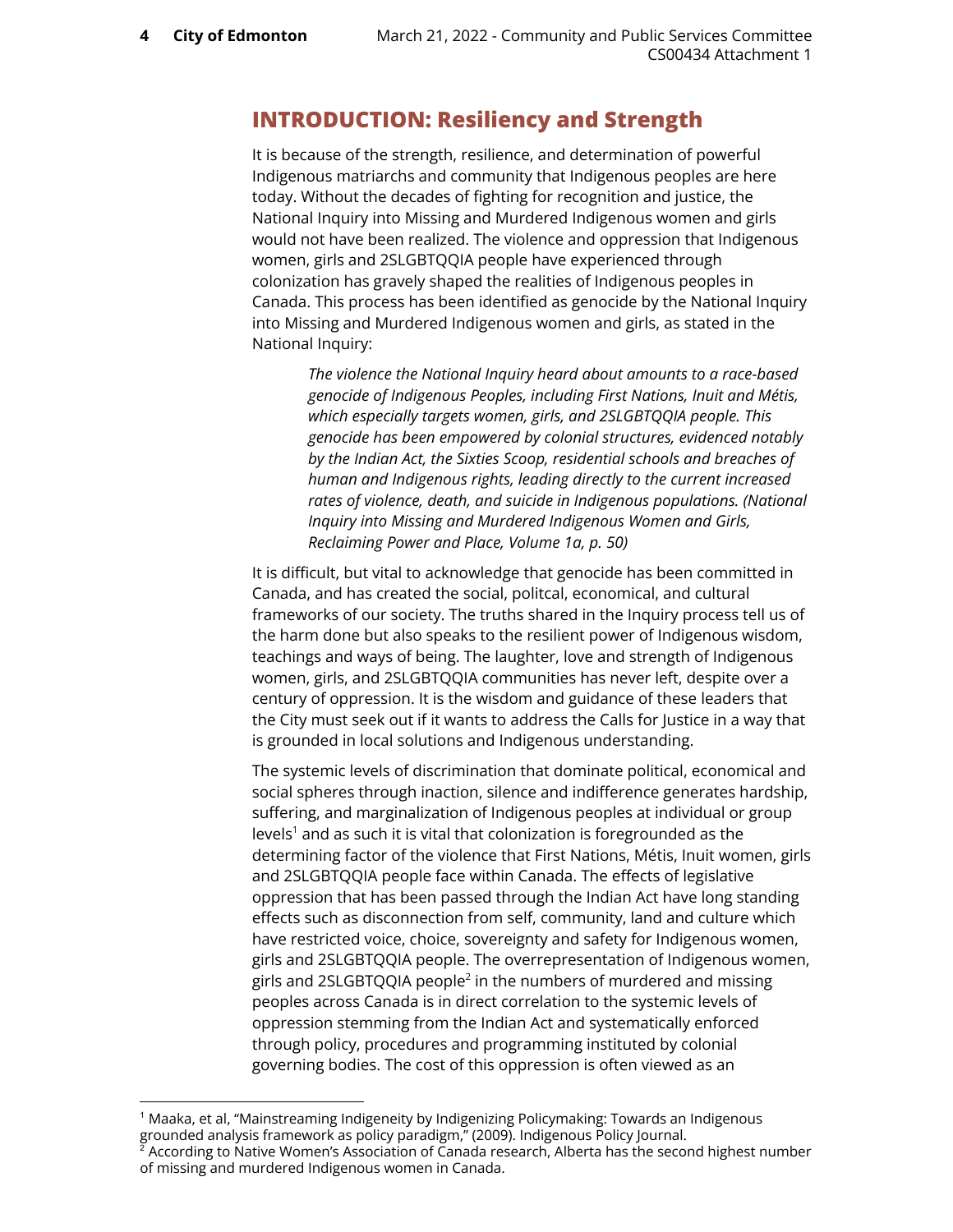Indigenous problem but these realities have been crafted and instilled through generations of systemic levels of patriarchy, racism, and capitalism that were specifically designed to ostracize and eliminate Indigenous peoples.

The cultural oppression of marginalized peoples [Indigenous] by the dominant group has been a process spanning hundreds of years through four main elements: 1) define and then label a racial or ethnic group as a problem in society; 2) embellish and stereotype the shortcomings of a group and state that they are intrinsic to the group; 3) employ misrepresentation so that negative attributes about the group are taken for granted; and 4) exclude the group from the telling of history as understood by society<sup>3</sup>. It has taken generations and centuries of colonial influence and narrative to get to our current state of navigating complex, intergenerational trauma in Indigenous communities.

# <span id="page-4-0"></span>**ALIGNMENT and CORPORATE APPROACH**

Addressing the Calls for Justice is aligned to the City's Strategic Planning Framework, including the City of Edmonton Indigenous Framework. The City of Edmonton Indigenous Framework Corporate Action 1 calls on the City of Edmonton to:

> **Support the journey of Reconciliation by applying the Truth and Reconciliation Calls to Action, the Missing and Murdered Indigenous Women and Girls Calls for Justice and the United Nations Declaration on the Rights of Indigenous Peoples as a foundation for the Indigenous Framework.**

The Indigenous Framework was informed and inspired by these national and international efforts, and sets the local context or frame that will support and align the City's responses to the Truth and Reconciliation Commission Calls to Action, the Murdered and Missing Indigenous Women and Girls Calls for Justice, and the United Nations Declaration on the Rights of Indigenous Peoples.

The Framework guides the City in making the delivery of municipal services more inclusive and responsive to the needs of Indigenous peoples including women, girls, 2SLGBTQQIA communities. The Framework calls for the City of Edmonton to take action, to review and change policies, procedures, programs, and ways of doing business that impact Indigenous peoples.

Through this journey of building and nurturing the Indigenous Framework, Elders and Knowledge Keepers advised the City of the importance of Ceremony to ground and guide this work. By entering into Ceremony with the Elders and Knowledge Keepers during the development of the Framework, the City committed to continuing to move this work forward and continue building stronger relationships with Indigenous Peoples.

From this Ceremony came a name and guiding concept to guide the City's service to, and relationship with, Indigenous Peoples on this land:

<sup>&</sup>lt;sup>3</sup> Allen, Kenneth, (2012) "Explorations in Classical Sociological Theory: Seeing the Social World.2nd ed. California: Pine Forge Press.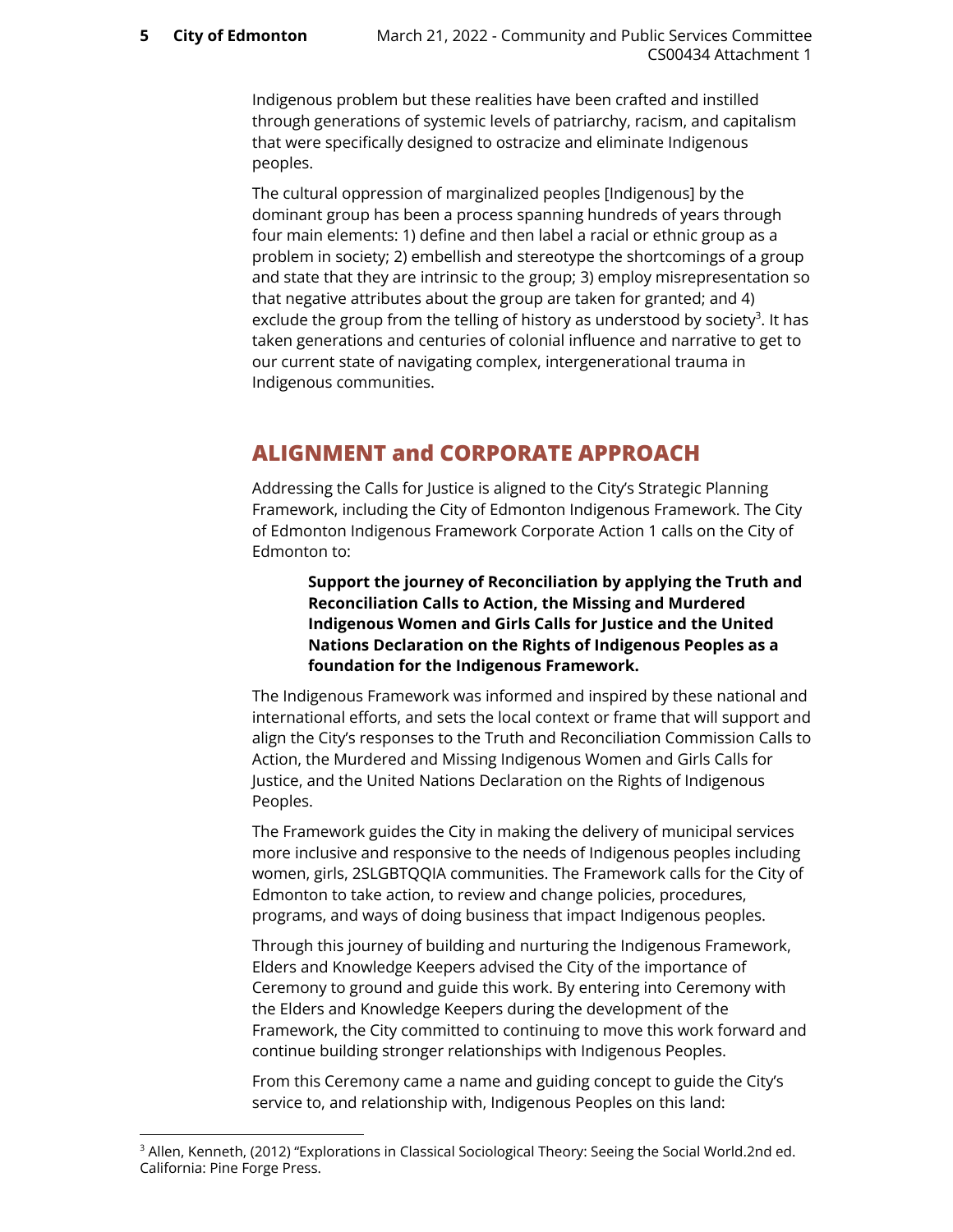**Wahigicicobi** (Wah-hee-gee-chee-cho-bee), a Iethka Nakoda word, meaning kinship relationships. Nehiyaw (Cree) Elders also shared with the City the concept of **Wâhkôhtowin**. These guiding words and concepts get to the heart of what the City is trying to do with the Indigenous Framework - to build and nurture connections between the City and Indigenous Peoples in Edmonton, to see each other as kin, to develop an understanding of Indigenous worldviews, and to understand that relationships include reciprocity and responsibilities to one another.

Following the guidance of Indigenous Elders, Community, and the values of Wahigicicobi / Wahkohtowin upheld by the Indigenous Framework, the City of can be an integral Connector, Advocate, Partner and most importantly, Listener alongside Indigenous women, girls and 2SLGBTQQIA people in Edmonton.

## **Ongoing Response to the Calls for Justice - Local Solutions**

Indigenous women, girls and 2SLGBTQQIA people continue to face the repercussions of cultural oppression and colonization. In Canada, Indigenous women and girls are nearly three times more likely to experience physical or sexual violence than non-Indigenous women and girls $4$  and Alberta is second only to British Columbia in the number of murdered and missing Indigneous women and girls. The impact of this can be seen in the overrepresentation of Indigenous women within the criminal justice system as both victim and offender, their children being overrepresented in the provincial child welfare system, and being at higher risk for human trafficking.

Local solutions and responses to the repercussions of violence in the lives of Indigenous women, girls and 2SLGBTQQIA people need to be grounded in collaboration and leadership from Indigenous communities in Edmonton and area. It is evident that there are already strong relationships and connection points throughout the community and the City in addressing these issues, which need to be bolstered.

Administration compiled a list of some of the City's current and future activities that support the City's response to the Calls for Justice. These activities have been grouped into three themes to tailor the corporate approach to one that is locally centered and culturally responsive: **1) Awareness; 2) Addressing; and 3) Resurgence.**

<sup>4</sup> 2019 Vital Topic: Indigenous Women in Alberta, Edmonton Community Foundation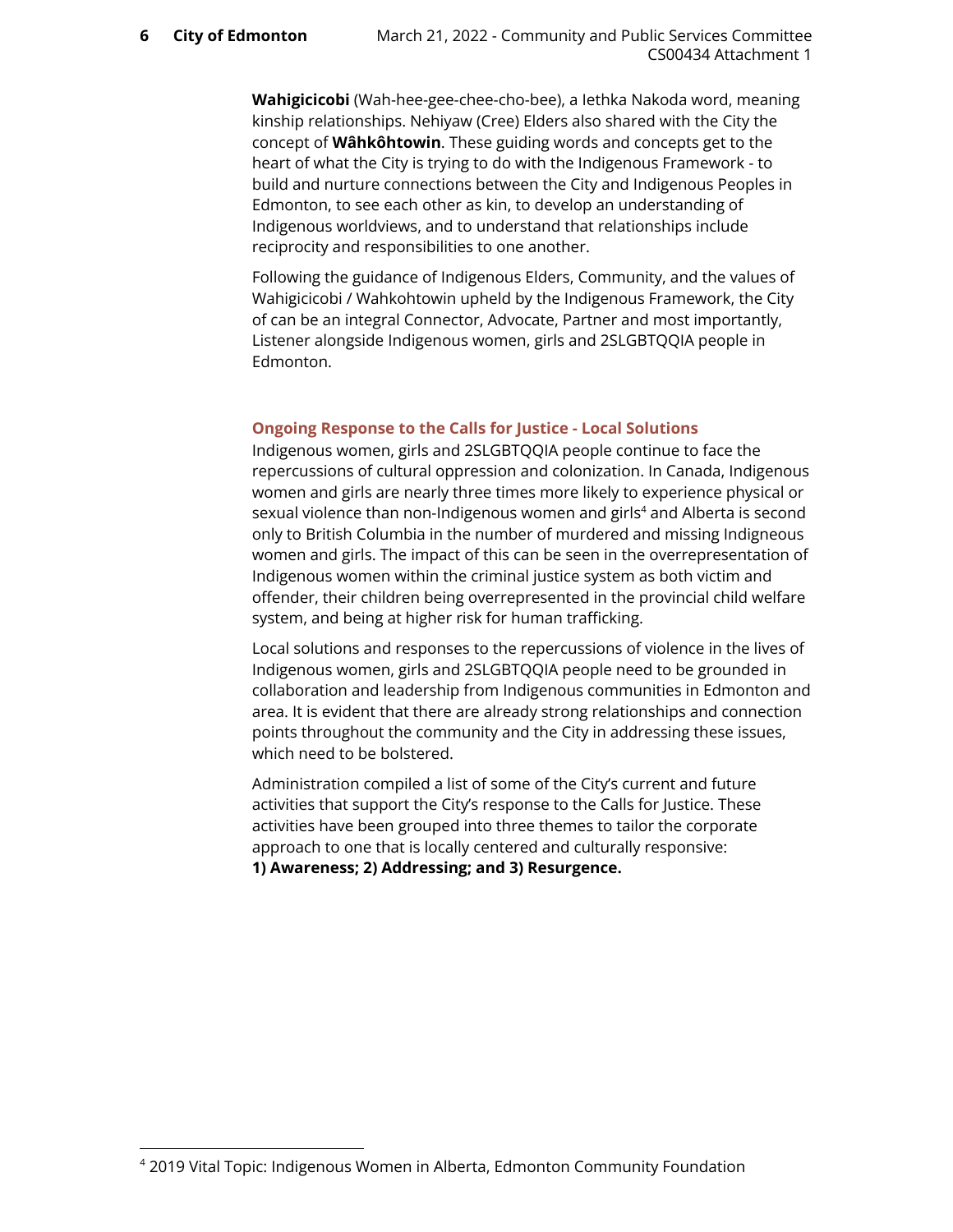

#### **Awareness**

The majority of Canadians have been intentionally misinformed about the realities of colonization and the relationship between Indigenous peoples and the Crown. As discussed previously, an essential aspect of cultural oppression is directing the narrative of the 'other' which is often steeped in stereotypes that negatively impact the ways in which the dominant society interacts and ultimately views Indigenous women, girls, and 2SLGBTQQIA people. These false narratives are extremely damaging, and if people are uninformed of the truth, then they are unlikely to act or respond in helpful or positive ways. To begin the long journey of addressing the Calls for Justice, the corporation will need to learn the truth of our shared histories that have created the reality of violence that Indigenous women, girls, and 2SLGBTQQIA people.

This is a journey of connecting our hearts, minds and spirits as city staff and Edmontonians. The City is currently working with the Moose Hide Campaign to create awareness throughout the corporation. This campaign works to build understanding of the complexity of colonial violence against women and children and uses their platform as an opportunity for others to take a pledge to stand up and denounce violence against Indigenous women and children. The moose hide pin is a public symbol of this pledge. At the same time, the City must also be present and engaged in community-led efforts to raise awareness of the issue. To have meaningful local impact requires relationships and solidarity.

#### **Addressing**

The City has been an active participant in addressing the symptoms and effects of colonial violence that is experienced by Indigenous peoples such as poverty, houselessness, gender-based violence, and racism. The City has many strategies and programs that are intended to address the issues that are a result of this violence. Often there is the idea that if initiatives are not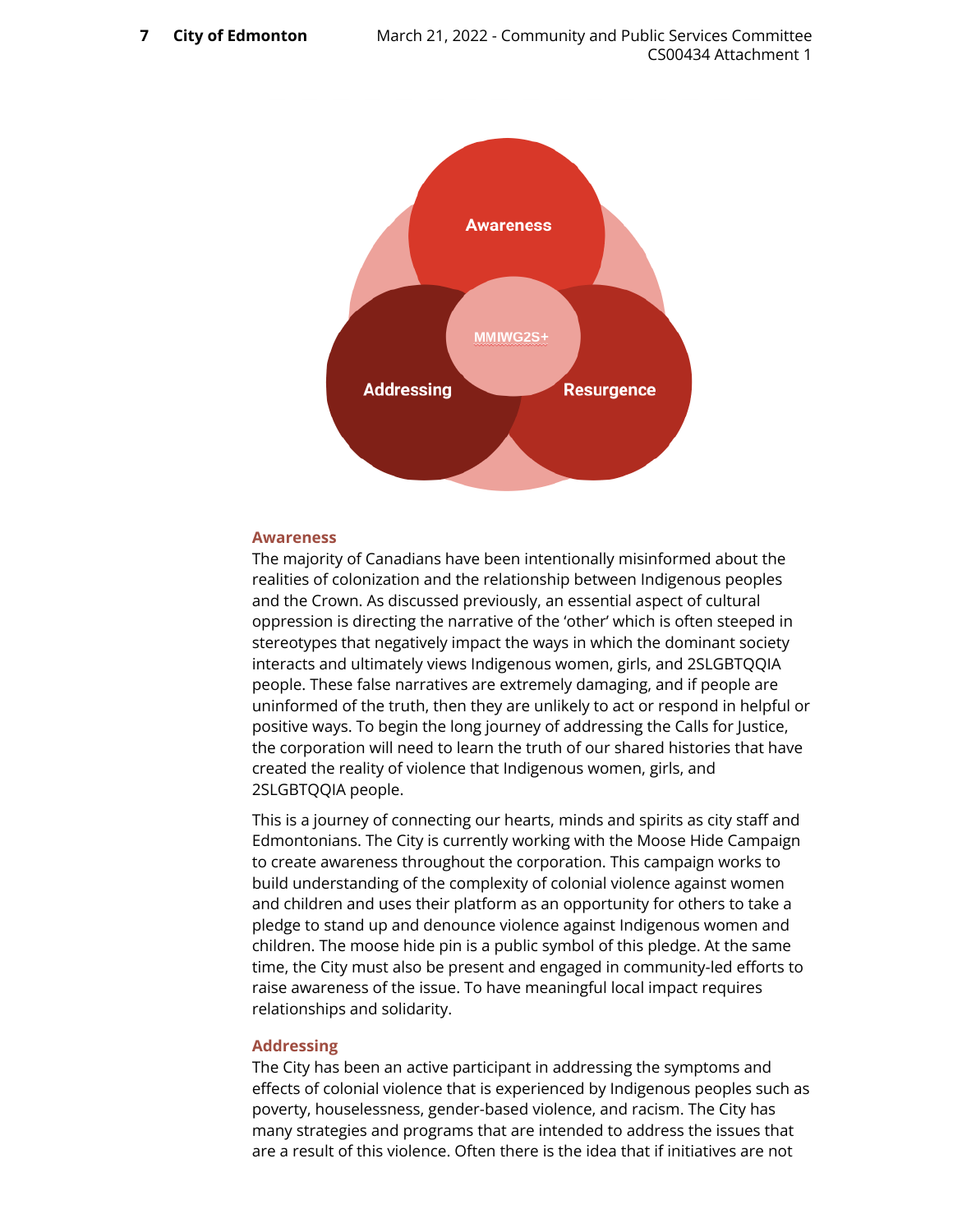specifically named for a specific group of people, that it is not impacting them. This understanding should be challenged as the work moves forward in a collective, collaborative effort to make meaningful progress towards reconciliation and responding to the Calls for Justice. Addressing Missing and Murdered Indigenous Women and Girls and 2SLGBTQQIA encompasses and crosses City initiatives such as Edmonton: Safe City, Gender Based Violence Prevention, Anti-Racism Strategy development, Indigenous Housing Strategy development, Community Safety and Wellbeing, and Poverty Reduction. This work should continue to be supported and strengthened.

Indigenous-led programs and services that address the underlying issues that lead to missing and murdered indigenous women, girls and 2SLGBTQQIA people should be supported and bolstered with City as a Listener, Connector, Partner, and Advocate. Although there has been considerable effort to address the consequences of violence and oppression experienced by Indigenous women, girls and 2SLGBTQQIA people, the City needs to demonstrate solidarity with First Nations, Métis, Inuit and 2SLGBTQQIA groups and individuals.

#### **Resurgence**

The displacement of Indigenous women, girls, and Two-Spirit people from culture, community, and ultimately land was a targeted attack on the pedagogy of Indigenous worldviews. This displacement controlled the movement of Indigenous women and girls within social, economic, and political spheres for generations and continues to do so - ultimately attacking Indigenous women and girls' sense of self, purpose and control. The resurgence of First Nations, Métis, and Inuit teachings, languages and culture are essential to the journey of reconciliation. It is the role of the City to embody the intention of Wahigicicobi / Wahkohtowin and to work with the guidance of Elders, Knowledge Keepers, and community leaders in addressing systemic change to support the resurgence of Indigenous ways of being and knowing.

Supporting Indigenous women, girls, and 2SLGBTQQIA in reclaiming their roles, languages, and ceremonies requires the City to live out the roles and commitments of the Indigenous Framework. Developing and supporting programming that allows Indigenous women, girls, and 2SLGBTQQIA to share their voices, mentor and support one another, and access Elders and Knowledge Keepers within the city is key.

# <span id="page-7-0"></span>**What We Have Heard So Far**

Administration reached out to 27 specific organizational partners, grassroots and community leaders, and government stakeholders to have one-to-one virtual meetings between December 2021 and February 2022 to discuss: 1) their involvement and/or response to the Calls for Justice, 2) where their organization or initiative might need City support, and 3) to share some of the City's responses to the Calls for Justice.

Indigenous women centered organizations, Indigenous community leaders and Indigenous organizations (including representation from all distinction based groups) in the Edmonton area, as well as all levels of government,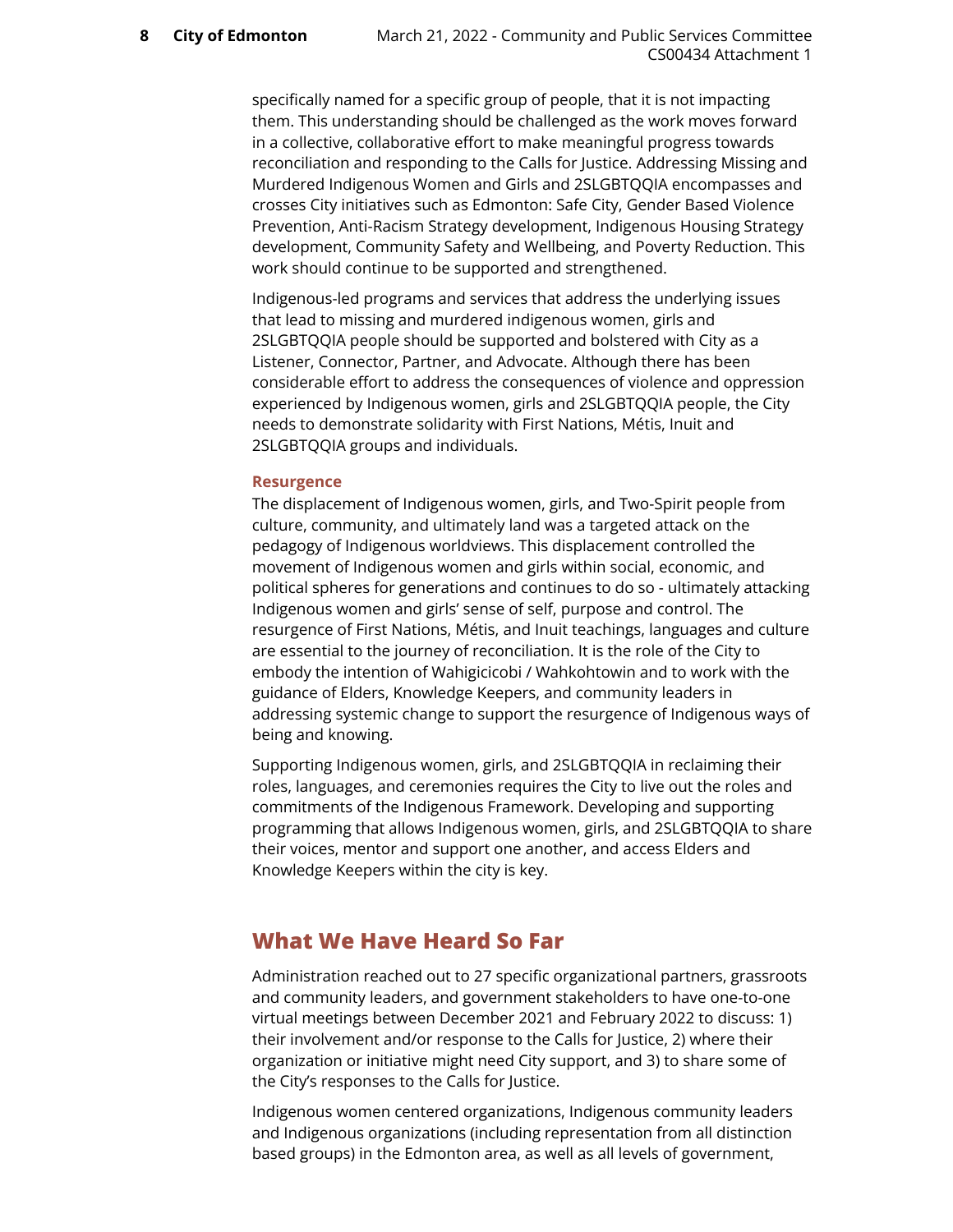were identified through a stakeholder mapping process. Administration sought out the guidance and support of Indigenous Matriarchal Elders and Knowledge Keepers guiding the City's Indigenous Framework on their experiences and understanding of this issue.

The way in which the City's response to the Calls for Justice was crafted was affirmed by these community conversations with community leaders, Indigenous organizations, and levels of government across Treaty 6 Territory and Homelands of the Métis Nation who have experience and understanding of the local needs and priorities of Indigenous women, girls, and 2SLGBTQQIA people within Edmonton.

## **Local Community Responses**

Community voices affirmed that the City should augment the efforts of Indigenous organizations and groups to ensure the safety and security of Indigenous peoples, especially women, girls, and 2SLGBTQQIA people.

#### **What We Heard - Key Themes:**

- 1. Public education / training and awareness on Missing and Murdered Indigenous Women and Girls and 2SLGBTQQIA
- 2. Action on racism / hate crimes in Edmonton including the development of an Indigenous Ombudsperson to investigate experiences of racism and discrimination in Edmonton
- 3. Core Funding for Indigenous non-profit organizations (infrastructure, housing, shelters, safe houses, wrap-around/hub support services and program delivery)
- 4. Reclaim Indigenous culture, language, ceremonies, and knowledge

## **Government Responses**

Since the release of the National Inquiry's Final Report and Recommendations, Administration has participated in ongoing discussions on national, provincial, and municipal levels. The majority of Calls for Justice identified require an intergovernmental response to address specific issues. There are numerous opportunities for the City to support Indigenous communities in the Edmonton area while addressing the imperatives identified in these Calls and co-create an Edmonton solution.

#### **Federal Government**

On June 3, 2021, the 2021 National Action Plan: Ending Violence Against Indigenous Women, Girls, And 2SLGBTQQIA People was released.

## **Provincial Government**

On January 5, 2022, the Alberta joint working group submitted 100 recommendations to the province on actions (divided into short term, medium term and long term) the Government of Alberta should implement to address the issue of Missing and Murdered Indigenous Women and Girls and 2SLGBTQQIA. Implementation of actions is expected to begin by June 2022.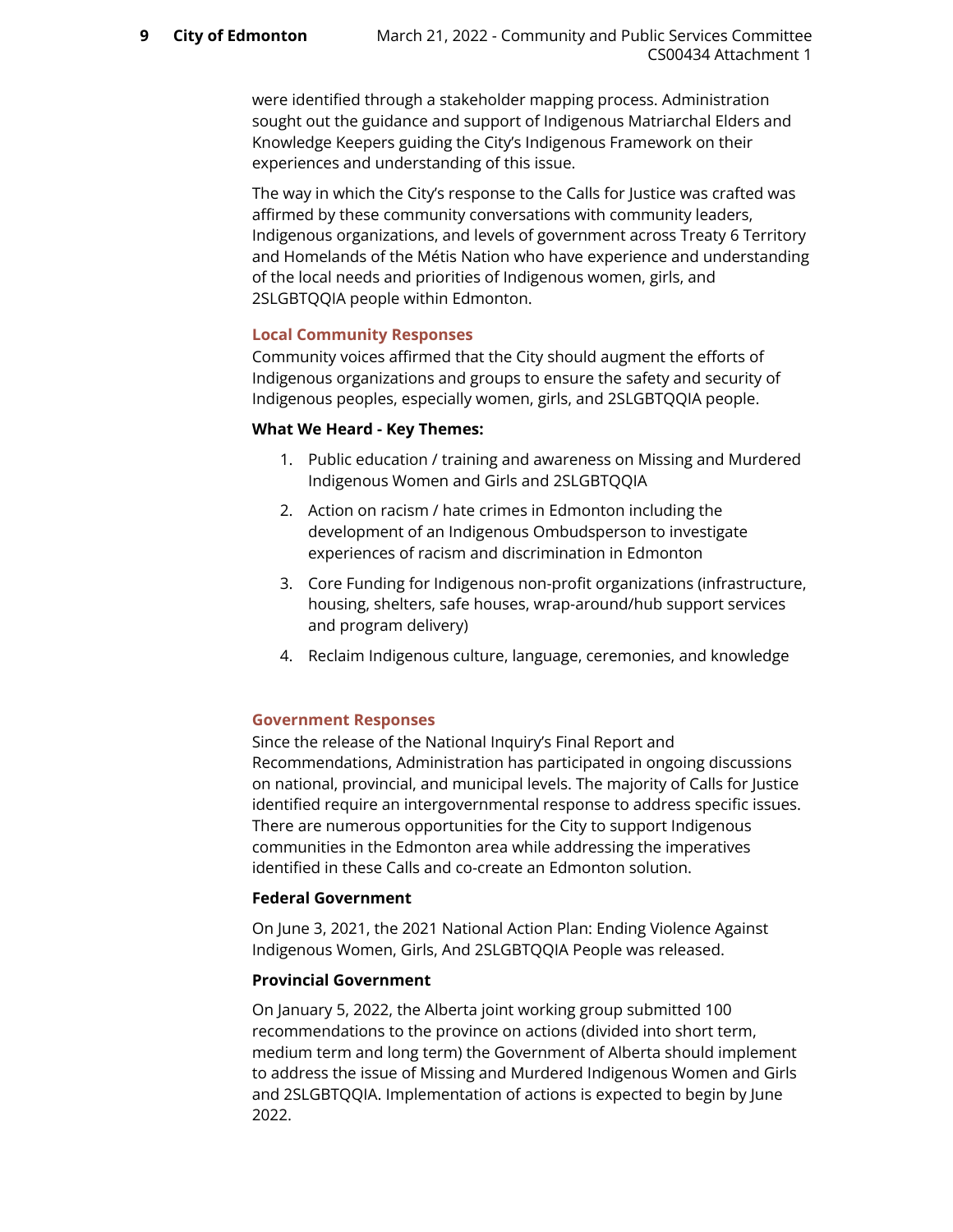Opportunity exists to align the City's response to the provincial Missing and Murdered Indigenous Women and Girls and 2SLGBTQQIA Report and Recommendations, as well as the federal National Action Plan. This alignment could be used as a lever to advance projects related to Indigenousled housing and shelters, family supports, mental health, commemorations, naming and art, anti-racism, community safety, and cultural spaces and supports. These efforts could help address concerns about the barriers that have impacted the Indigenous community over jurisdictional responsibility.

# <span id="page-9-0"></span>**What We Are Doing / Going to Do**

The following are highlighted priorities based on community and stakeholder conversations and review of the Calls for Justice. Attachment 3 of the March 21, 2022, Community Services report CS00434, provides a more comprehensive accounting of current city efforts that align with the Calls for Justice directed towards governments and how those can be bolstered in the medium and longer term. Ongoing community engagement will be needed throughout.

# <span id="page-9-1"></span>**SHORT TERM PRIORITIES (2021-2023)**

## **Awareness**

## **Uplift grassroots work and voices of Indigenous activists and advocates**

- Support and bolster work already in place that helps address Missing and Murdered Indigenous Women and Girls and 2SLGBTQQIA people
- Amplify and support local public awareness and education campaigns that challenge the acceptance and normalization of violence against Indigenous women, girls and 2SLGBTQQIA people.
	- Red Dress Day, Sisters in Spirit Day, Walk a Mile in a Ribbon Skirt, Okîsikow/Angel Way, etc.
- Resource local public park and space development/installations to honour Missing and Murdered Indigenous Women and Girls and 2SLGBTQQIA people, gather and heal, and bring national attention to this human rights crisis.
	- Alberta Avenue Park, Kinsmen park space, etc.

## **Edmonton Safe City - Bystander awareness social marketing campaigns and initiatives partners**

- Educational materials and training on how to respond to acts of violence, hate, and racism in City and public spaces with a focus on the lived experiences of Indigenous women, girls, 2SLGBTQQIA people
- Support the Moosehide Campaign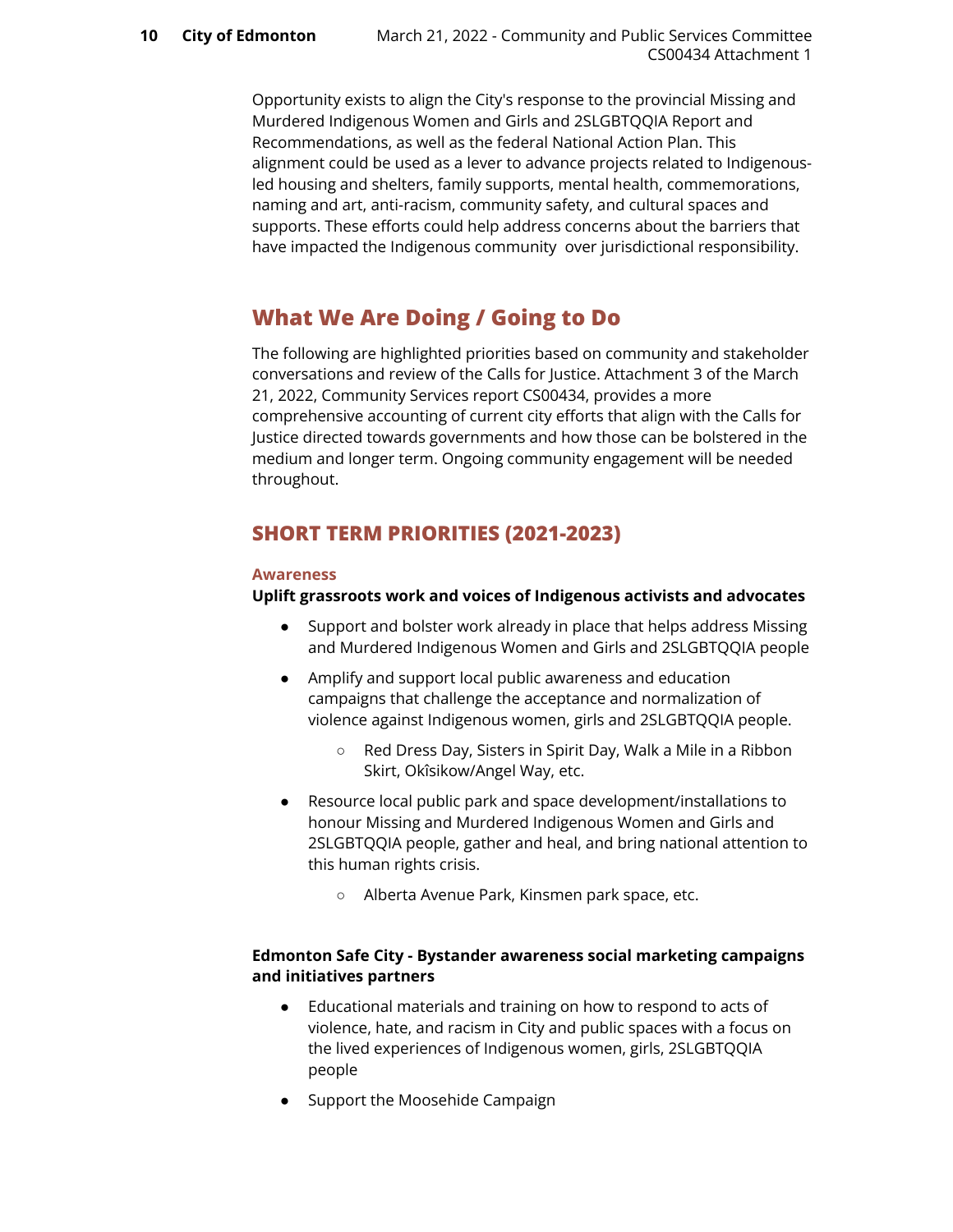#### **Addressing**

## **Safety and Security**

- Support and bolster work already in place that helps address Missing and Murdered Indigenous Women and Girls
- Focus on human trafficking and sexual exploitation prevention
	- Stabilize funding for Community Safety / Harm Reduction & Transition Programs
		- STREET (formerly SNUG) Creating Hope Society
		- Community Outreach Transit Team (COTT) Bent Arrow Traditional healing society "new in town" program
		- Body Rub and Adult Entertainment Support Team harm reduction and physical safety within licensed body rub centres - (two Municipal Enforcement Officers and a Community Safety Liaison) - City of Edmonton
		- NET Neighbourhood empowerment team City of Edmonton
- Support and bolster resources for support groups for survivors of violence and their families and children
	- SACE created Wîwîp'son Healing Sexual Trauma Circle
	- IAAW has a Building Our Bundle program led by an Elder and facilitator
	- IAAW Healthy Relationships
	- IAAW received funds for a Justice Systems Navigator to help Indigenous women navigate the justice system.
	- Creating Hope Society Inner City Victims of Homicide group for families that have lost loved ones
- Fund and support more Indigenous-led housing projects
- Edmonton Safe City Safety on Public Transportation
	- TRANSIT WATCH text message service
- Edmonton Safe City Safety Audits of City Infrastructure from an Indigenous Lens
- Develop an Indigenous Housing Strategy
- Develop an Anti Racism Strategy

**Resurgence Leadership Development**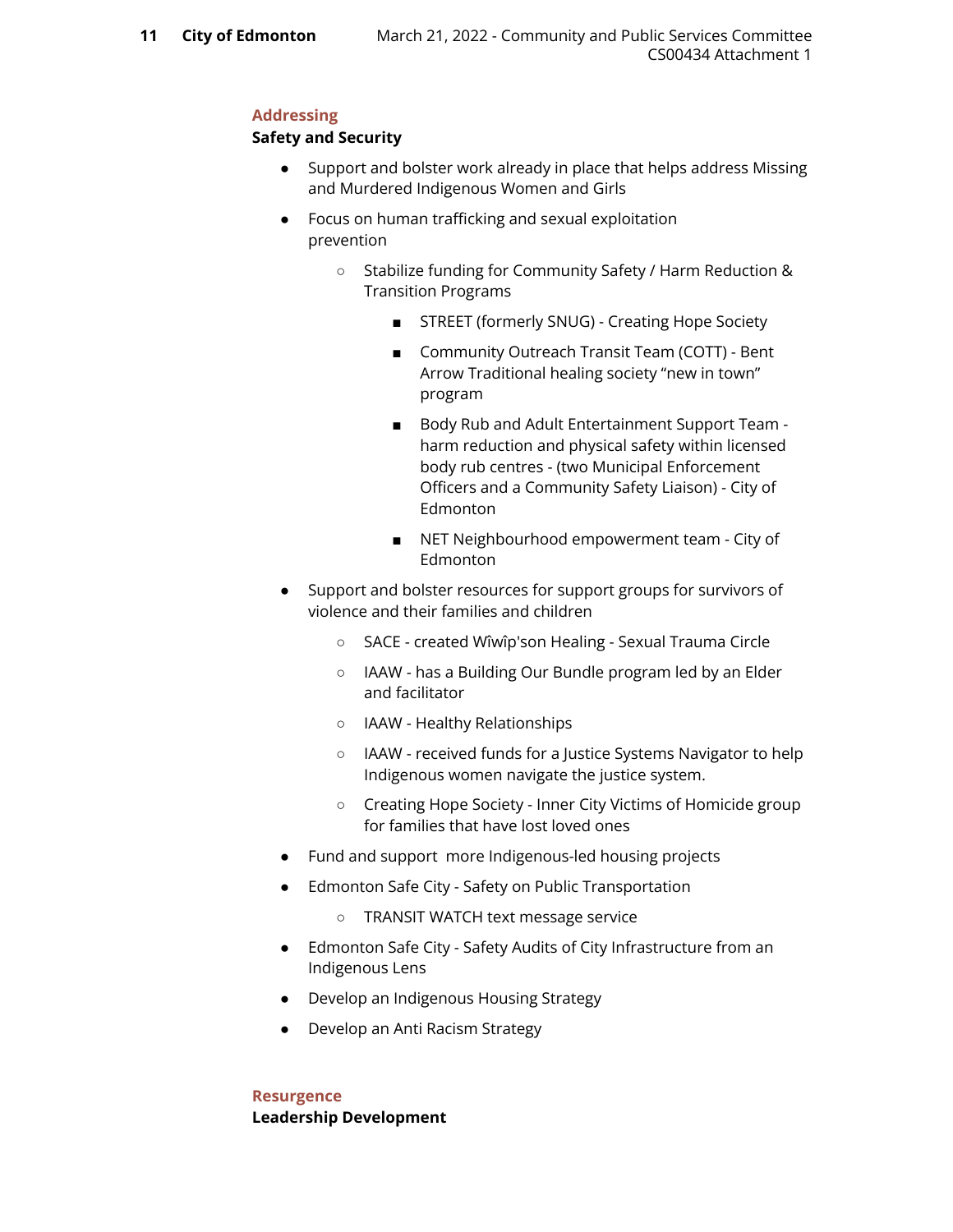- Support and bolster work already in place that helps address missing and murdered Indigenous women, girls and 2SLGBTQQIA people
- Support the Reclamation of traditional roles of Indigenous Elders/Matriarchs, women, girls and 2SLGBTQQIA people as leaders in the community - uplift voices and access to spaces
- Indigenous leaders, women and youth need to be included, heard, and their perspectives reflected in government decision-making
	- Indigenous Framework Circle of Women Elders and Knowledge Keepers
	- Support Indigenous Knowledge and participation in Oliver Community League Renaming, Government Centre LRT Station Renaming, etc.
	- Support and build relationships with the Edmonton 2 Spirit Society
- Fund education, training, work experience, and mentorship for Indigenous women, girls, and 2SLGBTQQIA people
	- Financial empowerment and literacy programs and initiatives
		- EMPOWERU program

## **Indigenous Knowledge and Worldviews**

- Continue implementation of the City of Edmonton's Indigenous Framework
	- Create a safe space for Indigenous Elders/Knowledge Keepers to provide the transfer of knowledge and worldviews to Indigenous people.
	- Facilitate opportunities for Indigenous knowledge and worldviews transfer between Elders, Knowledge Keepers, Youth, and the City of Edmonton

## <span id="page-11-0"></span>**MEDIUM & LONG TERM PRIORITIES (2023 & Beyond)**

#### **Awareness**

## **Develop a strategic plan for Trauma-informed Indigenous awareness / anti-racism training**

- Specifically on the topics of missing and murdered Indigenous women, girls and 2SLGBTQQIA people
	- Processes and experiences of colonization and colonial violence past & present
- Support alignments with the Anti-Racism Strategy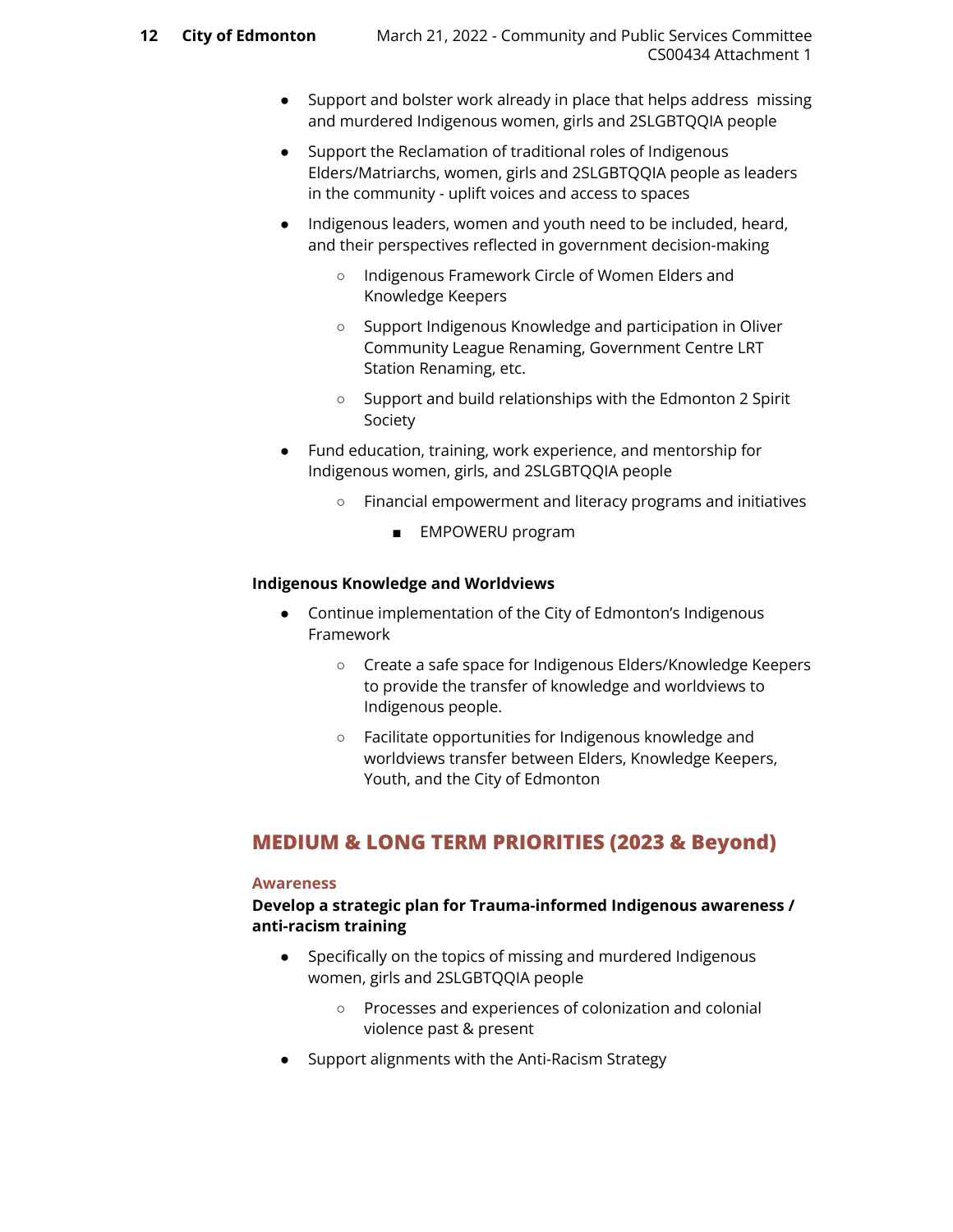## **Addressing**

## **Safety and Security / Culture / Health and Wellness**

- Capital funding for Indigenous hubs/cultural centres Indigenous Culture and Wellness Centre and Kihciy Askiy initiatives
- Implement the Indigeous Housing Strategy
- Fund and support Indigenous led and informed community safety / harm and transition reduction programs
	- Fund safety training for women, girls, Two-Spirit and gender diverse peoples:
		- Self-defense training
		- Smartphone location tracking app safety training
		- Lateral violence
- Indigenous-led housing / shelters / safe houses
	- Capital and core operational funding for Indigenous organizations to lead the development and delivery of infrastructure and housing projects that provide culturally safe wrap-around programs and services.
		- "... access to safe, dedicated 2SLGBTQQIA shelters and housing, dedicated beds in shelters for trans and non-binary individuals, and 2SLGBTQQIA-specific support services for 2SLGBTQQIA individuals in housing and shelter spaces".

## **Justice**

- Create an Indigenous Ombudsperson to represent the interests of Indigenous families, survivors, and communities by investigating and addressing complaints of racism, discrimination, maladministration or violation of rights.
- Create an Indigenous-led Justice Response Model when responding to sexual violence against Indigenous women and girls, implement Indigenous-led justice response models that are Indigenous lead in order to provide culturally appropriate supports, as identified as priority through the Safe City recommendations.

#### **Resurgence**

## **Systemic Change**

- Develop Indigenous intersectional analysis tools for the City to use when designing programs and policy (mainstreaming Indigeneity)
- Develop an Indigenous evaluation matrix and process development for city delivered programs and policies that impact Indigenous peoples

#### **Indigenous Knowledge**